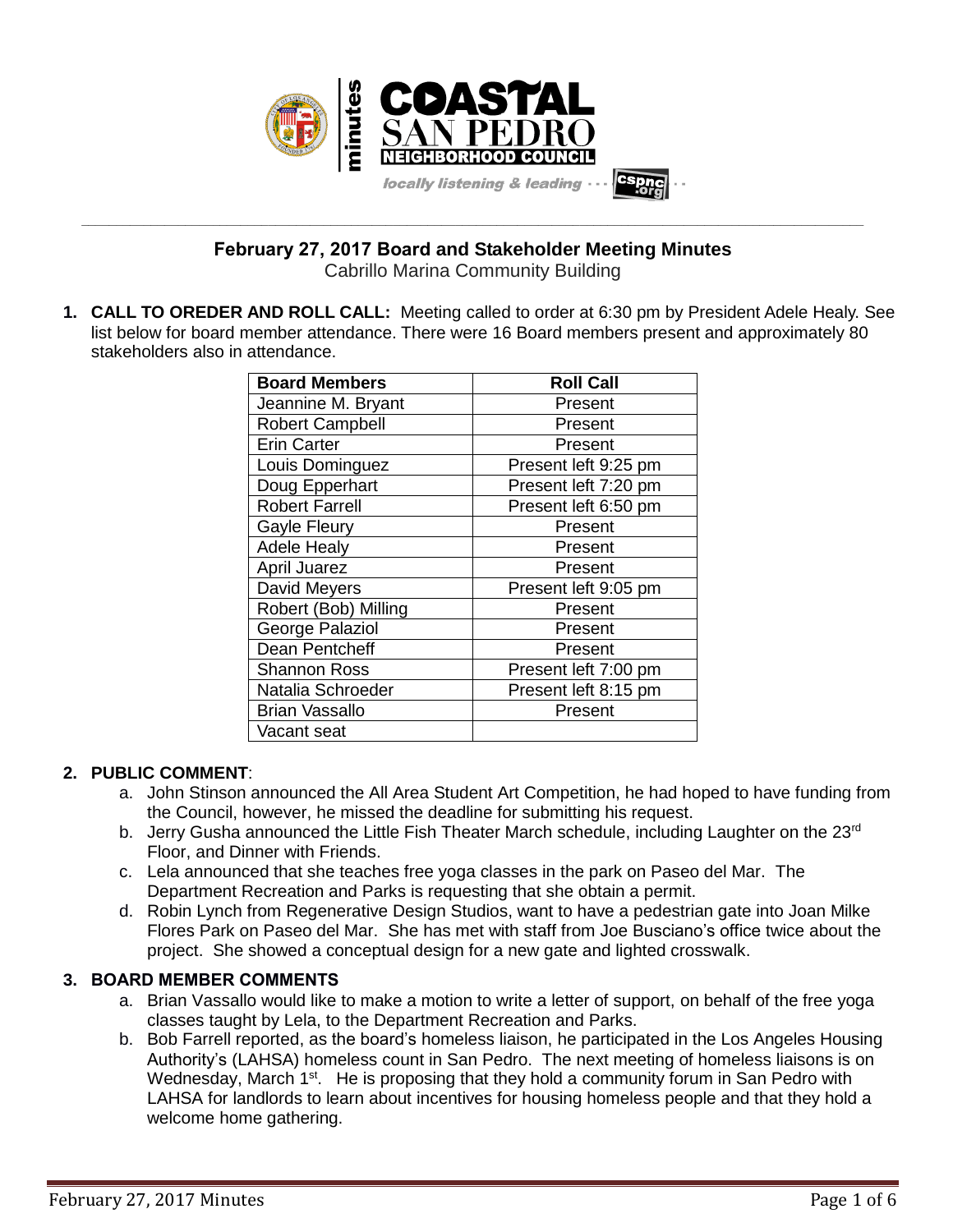- c. Shannon announced that she is organizing an animal fair with Councilman Buscaino's office on April 29, in Point Fermin Park. People are invited to the Park Advisory Board (PAB) meeting at Angels Gate Park, on Tuesday, February 28<sup>th</sup>.
- d. Bob Milling per the request from Councilman Herb Wesson's office, announced that the Marijuana Regulator forum has been rescheduled for Wednesday March 1, at 6:00 pm at Ports O' Call restaurant. The next public safety committee meeting on Wednesday, March 8, will discuss the amount and nature of recovery and halfway houses San Pedro.
- e. Doug Epperhart announced that also on Wednesday March 1, at 6:00 pm at Ports O' Call restaurant there is a 'Yes on S' forum.
- f. Adele Healy announced that the asphalt repair truck is coming to San Pedro, and would like stakeholders to provide locations for up to 15 street and sidewalk repair locations.

## **4. MINUTES**: Approval of minutes.

**Motion** by **Doug Epperhart** approve the January 23, 2017 meeting minutes, seconded by **Brian Vassallo**. Motion passed with 16 yes (Bryant, Campbell, Carter, Dominguez, Epperhart, Farrell, Fleury, Healy, Juarez, Meyers, Milling, Palaziol, Pentcheff, Ross, Schroeder, and Vassallo), 0 no, and 0 abstention(s).

**Motion** by **Doug Epperhart** approve the Retreat minutes, seconded by **Brian Vassallo**. Motion passed with 16 yes (Bryant, Campbell, Carter, Dominguez, Epperhart, Farrell, Fleury, Healy, Juarez, Meyers, Milling, Palaziol, Pentcheff, Ross, Schroeder, and Vassallo), 0 no, and 0 abstention(s).

## **5. LAPD REPORT**: Senior Lead Officer Elliott Rubright

- a. Officer Rubright gave a brief overview of crime statistics. Harbor Division lead the city in crime reduction.
	- i. Officer Rubright answered questions from the board and stakeholders.
	- ii. Officer Rubright's contact information: Twitter handle 5sl85sanpedro, email (preferred method of contact) [38205@lapd.lacity.org](mailto:38205@lapd.lacity.org) and office telephone 310-726-7925.
- b. **PORT POLICE** Aldo Morales Maritime Community Relations Officer
	- i. Officer Morales gave a brief overview of crime statistics. Property crimes are up this year.

# **6. REPORTS FROM GOVERNMENT AGENCY REPRESENTATIVES**

- a. **Councilman Joe Buscaino CD15** Ryan Ferguson, San Pedro Field Deputy
	- i. Mr. Ferguson provided a written report including some of the following items. To view the full report please go to [http://www.cspnc.org/council-district-15-reports.](http://www.cspnc.org/council-district-15-reports/)
	- ii. The San Pedro Elks Lodge rebuild is making steady progress, despite rain delays.
	- iii. Councilman Buscaino, in partnership with Coast San Pedro Neighborhood Council and Sharefest, are looking into repairing/replacing the guardrail along Paseo del Mar.
	- iv. Mr. Ferguson answered questions from the board and stakeholders.
- b. **Port of Los Angeles** Augie Bezmalinovich, Community Affairs Advocate went after Ryan
	- i. The next scheduled meetings of the Board of Harbor Commissioners are Thursday, March 2, 2017, at 8:30 am the Port Administration building and Thursday March 16, at Bannings Landing at 6:00 pm.
	- ii. He announced that the Port is offering Community Investment Grant Application workshops, on Tuesday April 4, at 6:00 pm at Bannings Landing and on Wednesday, April 5, at 6:00 pm at the Port Administration building. Applications for grants are available on the Port's website and due by Monday, May 8<sup>th</sup>.
	- iii. Bike Share is coming to the Harbor Area on July 31<sup>st</sup>, there will be 12 stations in Wilmington and San Pedro.
	- iv. On August 13, there will be a CicLAvia event in the Harbor Area, route yet to be determined.
	- v. This year Fleet week will start on Tuesday August 29, and run through Monday, September 4. The welcome party will be on Wednesday night, August 30.
	- vi. Mr. Bezmalinovich answered questions from the board and stakeholders.
- c. **Congress Woman Nanette Barragan** Morgan Roth, Field Representative
	- i. Mr. Roth introduced himself.
	- ii. They have an office in San Pedro on  $5<sup>th</sup>$  Street above Think Café.
	- iii. Mr. Roth answered questions from the board and stakeholders.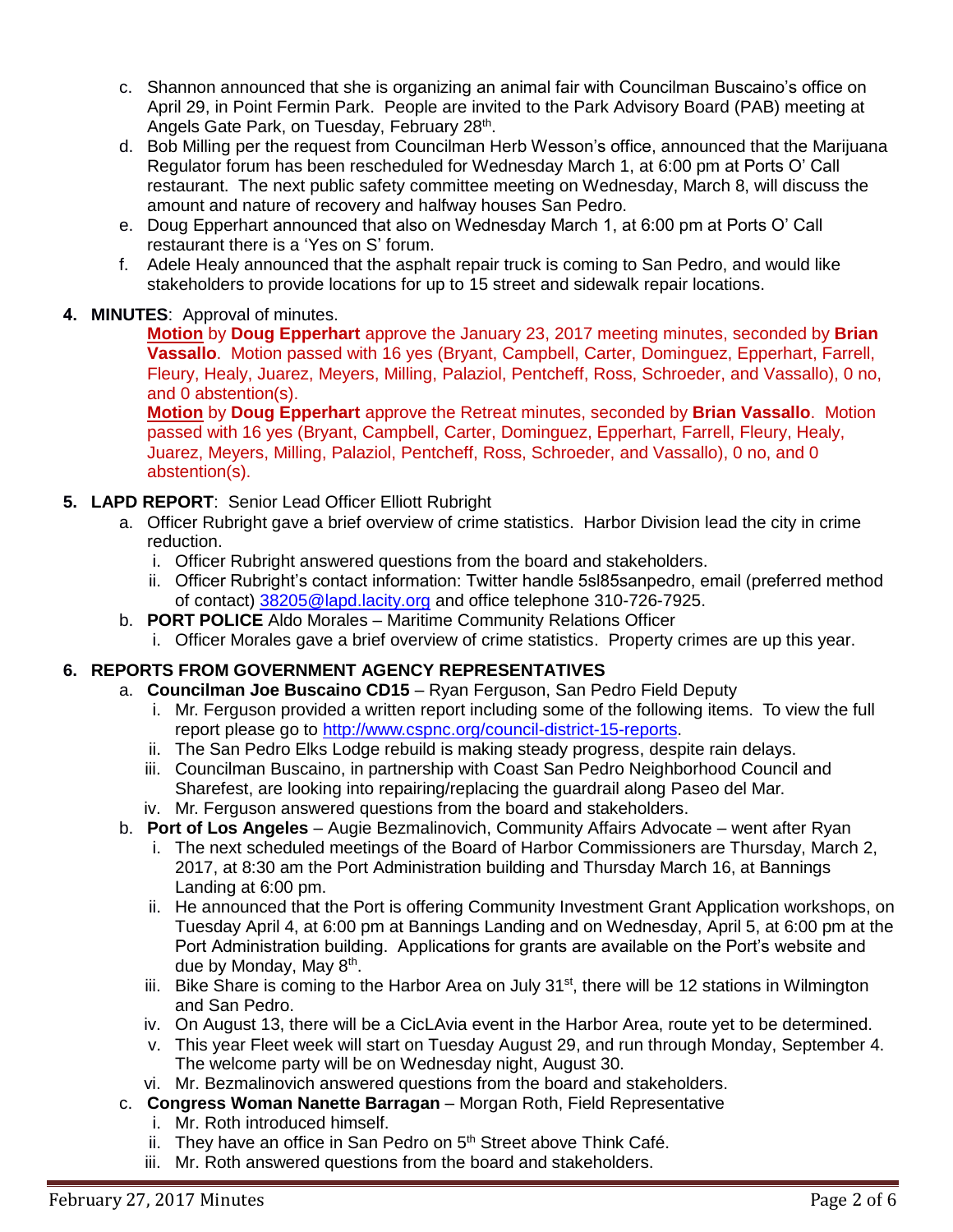- d. **Assemblyman Patrick O'Donnell** Sarah Patterson, Area Representative
	- i. Every March, the California State Assembly honors women from across the state for their remarkable contributions to the community in celebration of Women's History Month. Nominations are due by March 3rd.
- e. **Mayor Garcetii** Manny Lopez, Harbor Area Representative Not present
- f. **Budget Advocate for the Harbor Region**: Danielle Sandoval
	- i. The Budget Advocates are finalizing their annual White Paper for presentation to the Mayor.
	- ii. They are meeting with the Mayor on Wednesday, March 8.
	- iii. At Regional Budget Day, here in San Pedro, they had a round table discussion of concerns of area stakeholders.
- g. **LAUSD Board Member Dr. Vladovic**: John Larson, Director of Communication Not present

# **7. PRESENTATION from City Controller Ron Galperin**

- a. Mr. Galperin gave an overview of the City Controllers online control panel.
- b. The site includes a list of city owned real estate.
- c. Mr. Galperin answered questions from the board and stakeholders.
- **8. BUDGET & FINANCE** Presentation for approval of Monthly Expenditure Report(s) Discussion pertaining to remaining budgetary items, etc.
	- a. Approval of January 2017 Monthly Expenditure Report and bank statement. Motion by **Robert Campbell** to approve the January 2017 Monthly Expenditure Report and associated bank statement and invoices, seconded by **Brian Vassallo**. Motion passed with 12 yes (Bryant, Campbell, Carter, Dominguez, Fleury, Healy, Juarez, Meyers, Milling, Palaziol, Pentcheff, and Vassallo), 0 no, 0 abstention(s), and 4 left meeting early (Epperhart, Farrell, Ross, and Schroeder).
	- b. Discussion and possible action item review of neighborhood purpose grant and community improvement project proposals.

**Motion** from committee for \$10,000 for Sharefest, passed with 11 yes (Bryant, Campbell, Carter, Dominguez, Fleury, Healy, Juarez, Milling, Palaziol, Pentcheff, and Vassallo), 0 no, 1 abstention(s) (Meyers), and 4 left meeting early (Epperhart, Farrell, Ross, and Schroeder).

**Motion** by **Brian Vassallo** to approve consideration of the NPG application from Lite at the Lighthouse for \$800, seconded by **Bob Milling**. Motion passed with 7 yes (Bryant, Campbell, Dominguez, Juarez, Milling, Palaziol, and Vassallo), 4 noes (Carter, Healy, Meyers, and Pentcheff), 0 abstention(s), 1 Recused (Fleury), and 4 left meeting early (Epperhart, Farrell, Ross, and Schroeder).

**Motion** by **Louis Dominguez** to approve the NPG application from Lite at the Lighthouse for \$800, seconded by **Brian Vassallo**. Motion passed with 7 yes (Bryant, Campbell, Dominguez, Juarez, Milling, Palaziol, and Vassallo), 4 noes (Carter, Healy, Meyers, and Pentcheff), 0 abstention(s), 1 Recused (Fleury), and 4 left meeting early (Epperhart, Farrell, Ross, and Schroeder). **Motion** from committee for \$1,700 for the Lane Victory, passed with 12 yes (Bryant, Campbell, Carter, Dominguez, Fleury, Healy, Juarez, Meyers, Milling, Palaziol, Pentcheff, and Vassallo), 0 no, 0 abstention(s), and 4 left meeting early (Epperhart, Farrell, Ross, and Schroeder). **Motion** from committee for \$5,800 for White Point Elementary School, passed with 12 yes (Bryant, Campbell, Carter, Dominguez, Fleury, Healy, Juarez, Meyers, Milling, Palaziol, Pentcheff, and Vassallo), 0 no, 0 abstention(s), and 4 left meeting early (Epperhart, Farrell, Ross, and Schroeder). **Motion** by **Robert Campbell** to approve budget adjustments through January 2017, as additionally amended for the above items, seconded by **Jeannine Bryant**. Motion passed with 11 yes (Bryant, Campbell, Carter, Dominguez, Fleury, Healy, Juarez, Milling, Palaziol, Pentcheff, and Vassallo), 1 no (Meyers), 0 abstention(s), and 4 left meeting early (Epperhart, Farrell, Ross, and Schroeder).

- c. Discussion and possible action item review of miscellaneous invoices and expenditures. No items to consider.
- **9. PRESENTATION from the Port of Los Angeles on traffic on Harbor Blvd.** Augie Bezmalinovich, Community Affairs Advocate
	- a. Mr. Bezmalinovich gave a slide presentation on the Harbor Boulevard roadway improvements.
	- b. There will be lane reductions in April, and perhaps May, along Harbor Blvd. There will always be one lane in each direction open.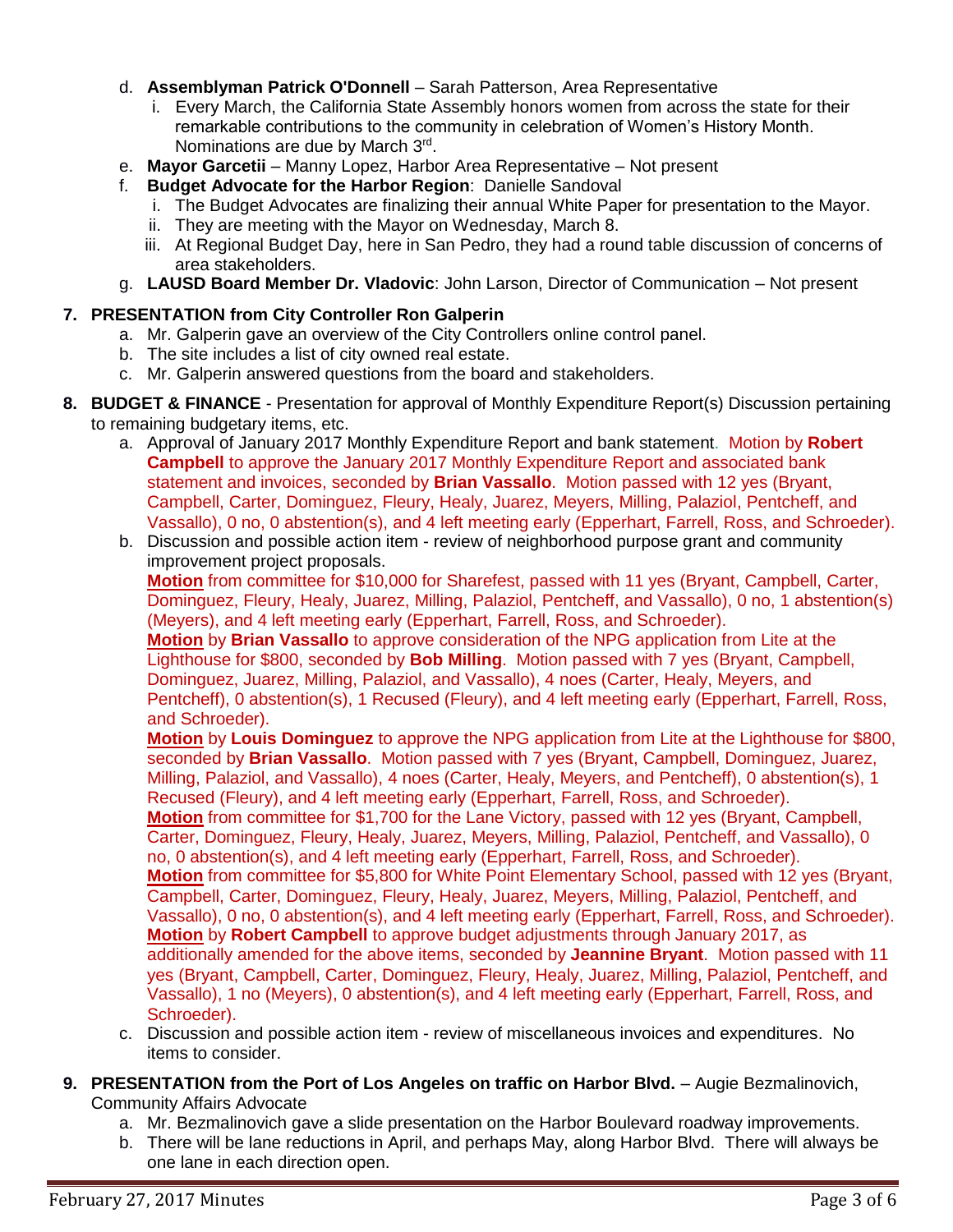c. Mr. Bezmalinovich answered questions from the board and stakeholders.

## **10. ACTION ITEMS**

## a. **Stakeholder Motion. From Bob Gelfand:**

*The Coastal San Pedro Neighborhood Council supports the inclusion of \$192,000 as a multidepartmental budget item in the 2017-18 city budget to cover the cost of staff and related expenses. Two staff members for the Department of Neighborhood Empowerment and two for the Emergency Management Department, who will work on preparing a disaster preparedness plan which will lead to pre-placement of supplies for first responders and training of individuals at the neighborhood level.*

**Motion** by **Dean Pentcheff** to table the above motion, seconded by **Brian Vassallo**. Motion failed with 2 yes (Carter and Pentcheff), 8 noes (Bryant, Campbell, Fleury, Healy, Juarez, Milling, Palaziol, and Vassallo), 0 abstention(s), and 6 left meeting early (Dominguez, Epperhart, Farrell, Meyers, Ross, and Schroeder).

**Motion** failed with 0 yes, 8 noes (Bryant, Campbell, Fleury, Healy, Juarez, Milling, Palaziol, and Vassallo), 2 abstention(s) (Carter and Pentcheff), and 6 left meeting early (Dominguez, Epperhart, Farrell, Meyers, Ross, and Schroeder).

b. **Engaging CD 15 with improvements to Paseo Del Mar (By Dean Pencheff) Requesting a written response from Council District 15 on how District offices plan to move forward with improvements to Paseo Del Mar:**

*Whereas, Paseo Del Mar needs improvements in pedestrian and traffic safety, traffic efficiency, and aesthetic quality, independent of whether, how, or when a road is rebuilt through the White Point Landslide; and*

*Whereas, prior motions by the Coastal San Pedro Neighborhood Council sent to Council District 15 have not been responded to in any substantive way;*

*Therefore, be it resolved, the Coastal San Pedro Neighborhood Council (CSPNC) reaffirms its resolution adopted unanimously on 16 November 2015:*

*Whereas, the White Point Community Advisory Committee formed by Councilman Buscaino voted to rebuild Paseo Del Mar and part of that decision was to also resolve the ongoing and long term traffic and safety issues on Paseo Del Mar; and,* 

*Whereas, the rebuilding of Paseo Del Mar over the White Point Landslide will greatly increase the volume of traffic and related noise and potential increase of traffic offenses and collisions in the Lower Palisades area; and,* 

*Whereas, prior to the White Point Landslide and closure of Paseo Del Mar at Weymouth Avenue, the residents and stakeholders of the Lower Palisades area suffered from speeding and racing vehicles and general degradation of reasonable expectations of quality of life; and,* 

*Whereas, residents of Lower Palisades submitted in 2004 a detailed traffic plan (Paseo Del Mar Beautification Plan) to the City containing specific traffic calming measures to reduce the speeding and other negative traffic impacts on Paseo Del Mar and the Coastal San Pedro Neighborhood Council moved forward for consideration by the City of Los Angeles no less than five (5) Motions intended to improve traffic conditions on Paseo Del Mar and to reduce the significant quality of life impacts to Paseo Del Mar residents/stakeholders resulting from speeding, vehicular noise violations, cruising, and crime;* 

*Therefore, be it resolved, the Coastal San Pedro Neighborhood Council requests that the City develop a detailed traffic plan including but not limited to the below traffic calming elements in the design of Paseo Del Mar between Gaffey Street and Western Ave and this plan be implemented in conjunction with the City's plan to rebuild Paseo Del Mar: 1) Raised median strip between Roxbury Avenue and Weymouth Avenue. 2) Turnabouts or stop-signs on Paseo Del Mar at the following avenue intersections: Roxbury, Barbara, and Weymouth. 3) And other traffic calming devices such as illuminated crosswalks, bulb-outs, appropriate signage and speed humps.*

*Be it further resolved, the Coastal San Pedro Neighborhood Council requests a written response from Council District 15 within 14 days (by 13 March 2017) that explains how CD 15 plans to move forward with these stakeholder considerations, and that those plans include a formal mechanism for ongoing consultation with CSPNC to achieve improvements to Paseo Del Mar.*

**Motion** by **Dean Pentcheff** to approve the above motion, seconded by **Brian Vassallo**. Motion failed with 2 yes (Healy and Pentcheff), 8 noes (Bryant, Campbell, Carter, Fleury, Juarez, Milling, Palaziol, and Vassallo), 0 abstention(s), and 6 left meeting early (Dominguez, Epperhart, Farrell, Meyers, Ross, and Schroeder).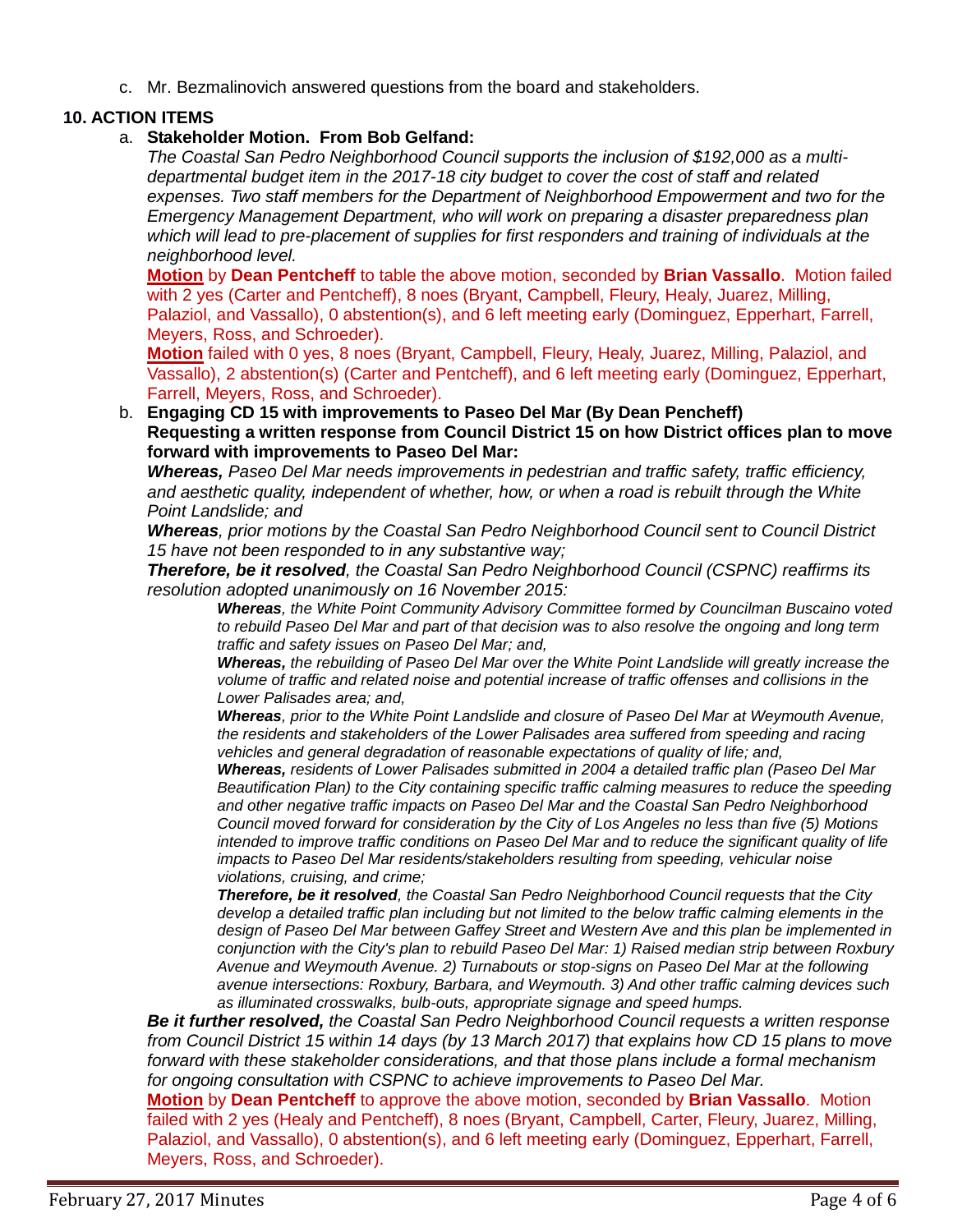**c. Adequate comment period on Paseo Del Mar Permanent Restoration Project Draft Environmental Statement (Motion from Dean Pentcheff)**

Requesting a 90-day comment period from the Bureau of Engineering for the Paseo Del Mar Permanent Restoration Project Draft Environmental Impact Statement, and requesting assistance from CD 15 on securing this adequate comment period:

*Whereas, the Coastal San Pedro Neighborhood Council (CSPNC) has a strong historical and current interest regarding the White Point landslide and possible restoration of Paseo Del Mar because the location is within the CSPNC district; and*

*Whereas, the CSPNC considers that useful and representative public comment is essential to inform the content of the Environmental Impact Report for the Paseo Del Mar Permanent Restoration Project; and*

*Whereas, the monthly meeting schedule of Neighborhood Councils and other civic organizations makes it effectively impossible to solicit, consider, and submit comment within a 30 day period;* 

*Therefore be it resolved, the Coastal San Pedro Neighborhood Council strongly urges the Bureau of Engineering to extend the public comment period for the Draft Environmental Impact Report (DEIR) for the Paseo Del Mar Permanent Restoration* 

*Project to ninety (90) days, rather than the proposed legal minimum thirty (30) day period.* **Motion** by **Dean Pentcheff** to approve the above motion, seconded by **Brian Vassallo**. Motion passed with 10 yes (Bryant, Campbell, Carter, Fleury, Healy, Juarez, Milling, Palaziol, Pentcheff and Vassallo), 0 noes, 0 abstention(s), and 6 left meeting early (Dominguez, Epperhart, Farrell, Meyers, Ross, and Schroeder).

# **11. ACTION ITEMS FROM THE RULES & BYLAWS COMMITTEE**

a. After an annual review of the Standing Committees, the Rules and By-laws Committee proposes the following motion:

*Whereas the Standing Committees are established to meet the needs of the community and Whereas the Public Safety, Transportation, and Planning Committee has been asked to address the Homelessness issues in San Pedro as well as the implementation of the Legalization of Marijuana in addition to issues of public safety revolving around the Police and Fire Departments, and*

*Whereas a more common term used today instead of "planning" is "land use", Be is resolved that the following changes be made to the Standing Committees:*

i. **Establishment of Standing Committees From Rules & Bylaws Committee** The Governing Board establishes the following standing committees:

**Communications:** Responsible for all outreach and community relations, including website, publications, and event operations.

**Education and Cultural A**ff**airs:** Responsible for all matters regarding education and cultural affairs.

**Parks, Land Use and Coastline: Responsible for matters regarding parks, open space** land use, and coastal issues.

**Port and Environment:** Responsible for all matters regarding the Port of Los Angeles and environmental issues.

**Public Safety<del>, Transportation, and Planning</del>: Responsible for all public safety matters** that affect the coastal area. transportation, and planning matters

**Transportation:** Responsible for all matters concerning private and public transportation. **Budget and Finance:** Responsible for budgetary and fiscal matters. **Rules and Bylaws:**

**Selection Committee:** Responsible for conducting the process for selection of the Governing Board.

**Motion** passed with 10 yes (Bryant, Campbell, Carter, Fleury, Healy, Juarez, Milling, Palaziol, Pentcheff and Vassallo), 0 noes, 0 abstention(s), and 6 left meeting early (Dominguez, Epperhart, Farrell, Meyers, Ross, and Schroeder).

b. The Rules and By-laws Committee Requests \$200 to use for the printing of the new Rules and Bylaws as well as the purchase of any new books required for the CSPNC Board members to be seated in July 2017.